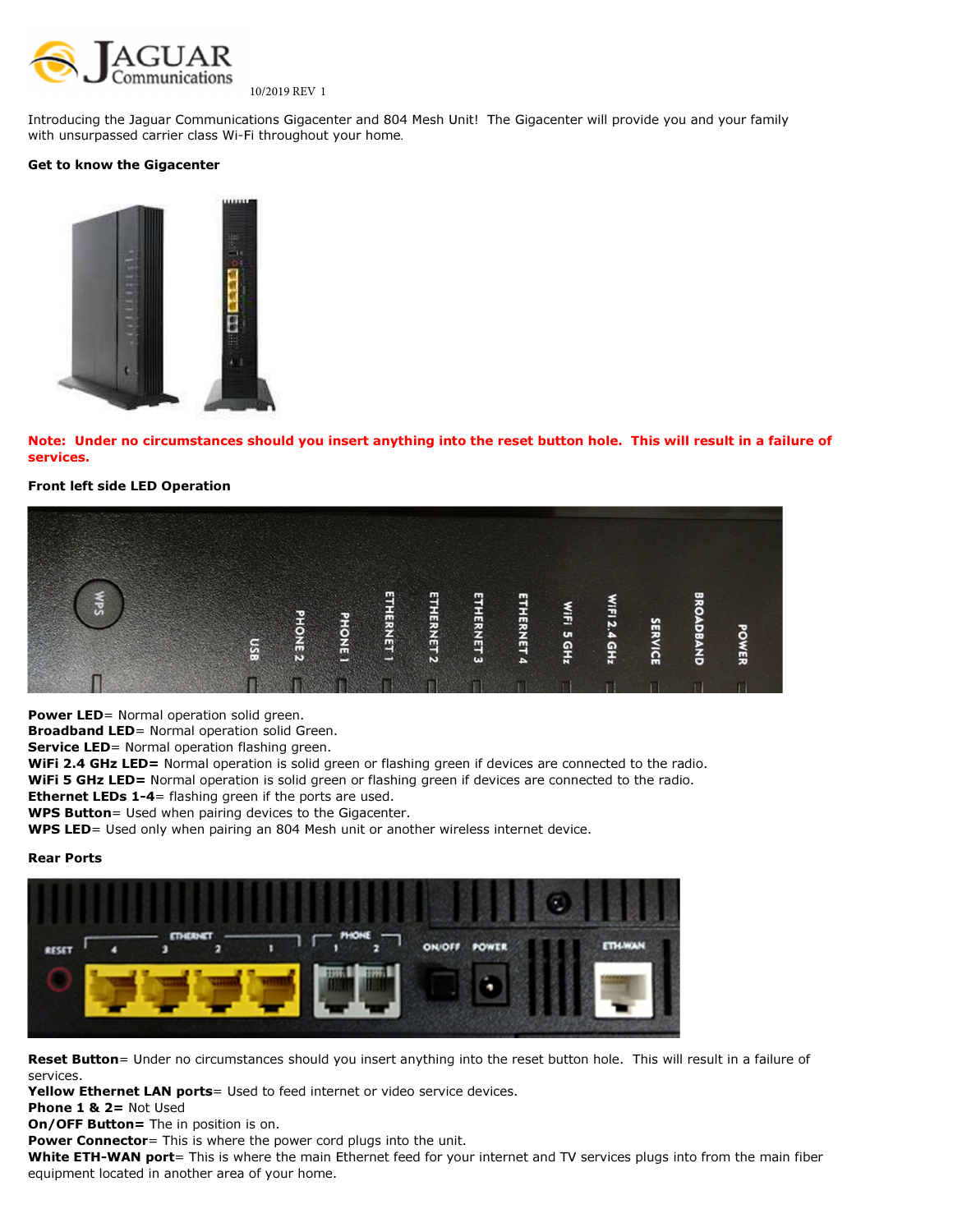#### Pairing devices to the Gigacenter using WPS

#### 804 Mesh Unit

Press and hold the WPS button on the Gigacenter for 5 seconds and then release. The WPS LED on the Gigacenter will blink amber after approximately 10 seconds and flashes for up to 120 seconds. The GigaFamily device has entered pairing mode. Press and release the WPS button on the back of the 804.

Once the units are paired, the WiFi backhaul LEDs on the 804 will show the signal rate.

The 804 mesh unit can now extend the wireless signal from the Gigacenter.

If no device is found, the WPS LED turns red after the 120 second time-out and remains red for 120 seconds.

### Internet Device

Press and release the WPS button on the Gigacenter. The WPS LED on the Gigacenter will illuminate green and flashes for up to 120 seconds. Wi-Fi 5.0 GHz LED begins flashing after approximately 10 seconds indicating the pairing process has begun.

Initiate the WPS pairing procedure for your internet device per the manufacturer instructions.

If no device is found, the WPS LED turns red after the initial 120 second time-out and remains red for another 120 seconds.

#### Wireless Internet Access

In most cases when your Gigacenter was installed it was set up with separate SSIDs for the 2.4 and 5GHz radios. One for the 2.4 GHz radio and one for the 5GHz radio. Example: Jaguar and Jaguar\_5G. This allows you to easily choose which radio you want individual devices to connect to for the best performance.

To get the best internet access speeds you should connect your devices to the 5G radio.

2.4GHz has a greater signal distance and is better going through walls etc. but will be slower and 5GHz is faster but will not have the same coverage distance as the 2.4 GHz radio.

#### Wired Internet access

If there is an open port Ethernet LAN port (yellow ports) on the Gigacenter you may plug an internet device into one of these ports using an Ethernet cable to your device.

### Troubleshooting

If you find that your fiber internet service is not working and you cannot browse the internet or you are having an issue with TV services, please check the following items before contacting technical support.

- Push the power button on the back of the Gigacenter to allow it to pop out into the off position. You should see all LEDs go dark. Wait approximately one minute and then push the power button back into the on position. Wait approximately two minutes for the Gigacenter to fully boot up and then check to make sure the Service and Broadbmad LEDs are displaying normal operation per the LED operation above. Re-start your internet device. This will resolve most issues.
- 2. Check to make sure the Ethernet cable that plugs into the White ETH-WAN port is securely plugged in. This is where the main Ethernet feed for your internet and TV services plugs into from the main fiber equipment located in another area of your home.
- 3. None of the LAN lights are lit. If using a wired Ethernet connection to the Gigacenter for a device, check to make sure that an Ethernet cable is properly plugged into the one of the yellow LAN ports labeled 1,2,3 or 4 on the rear of the Gigacenter and the other end is properly plugged into the device.
- 4. No power light. Make sure the units power cord is properly plugged into the Gigacenter power connecter and a working electrical outlet. Make sure the power button is pushed in.
- 5. No Wireless access. You should see the 2.4 GHz and 5 GHz LEDs lit on the Gigacenter. See LED operation above. Check to make sure your device is connected to one of the WiFi SSIDs on the Gigacenter.
- 6. Contact technical support at 800-250-1517 24/7 if you require further assistance.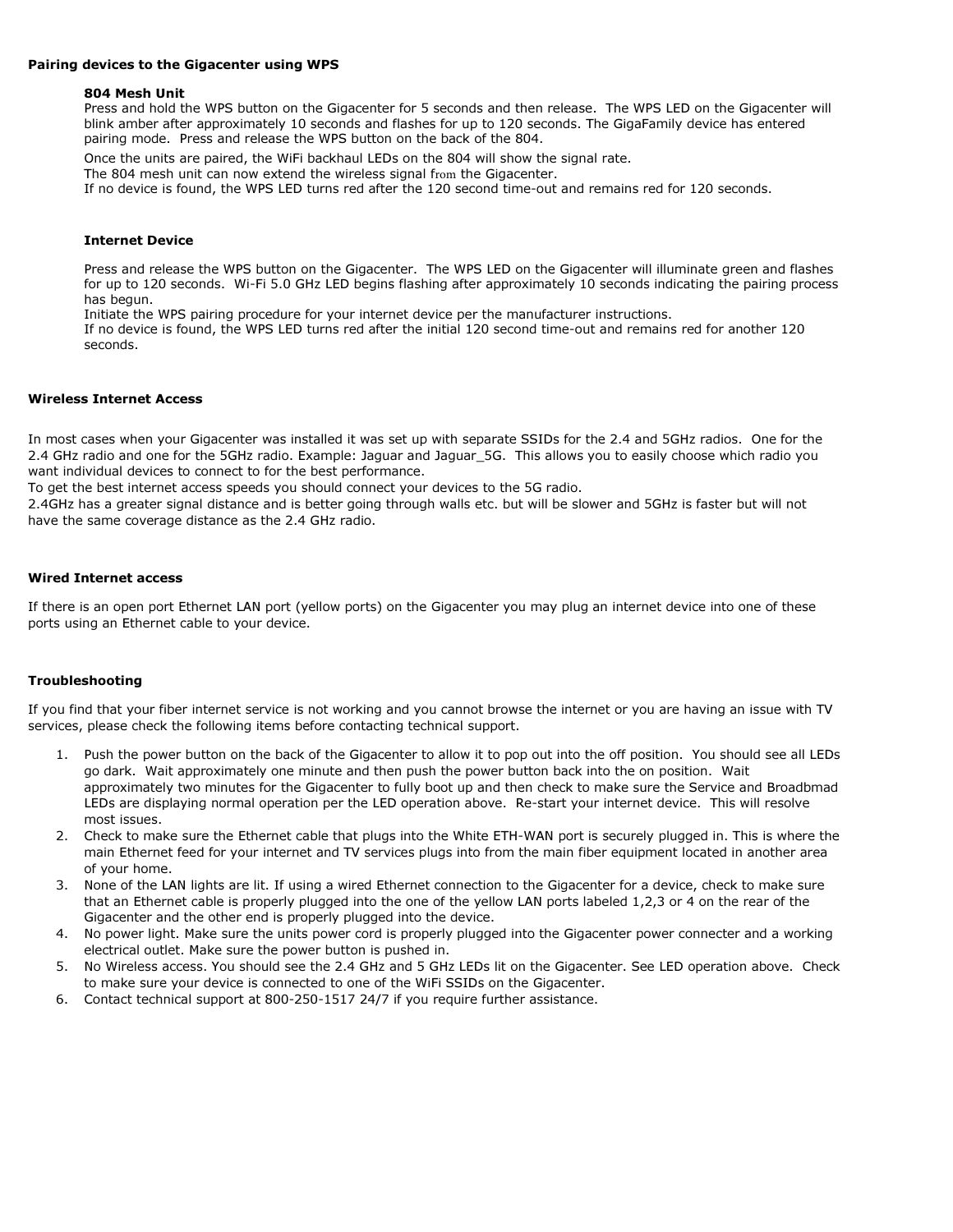## Get to know the 804 Mesh Unit

The 804 mesh unit can be used to extend the carrier class WiFi network of the Gigacenter to other areas of your home as well as provide wireless TV services to a set top box. Up to four 804 mesh units can be installed per Gigacenter.





Top Side LED Operation

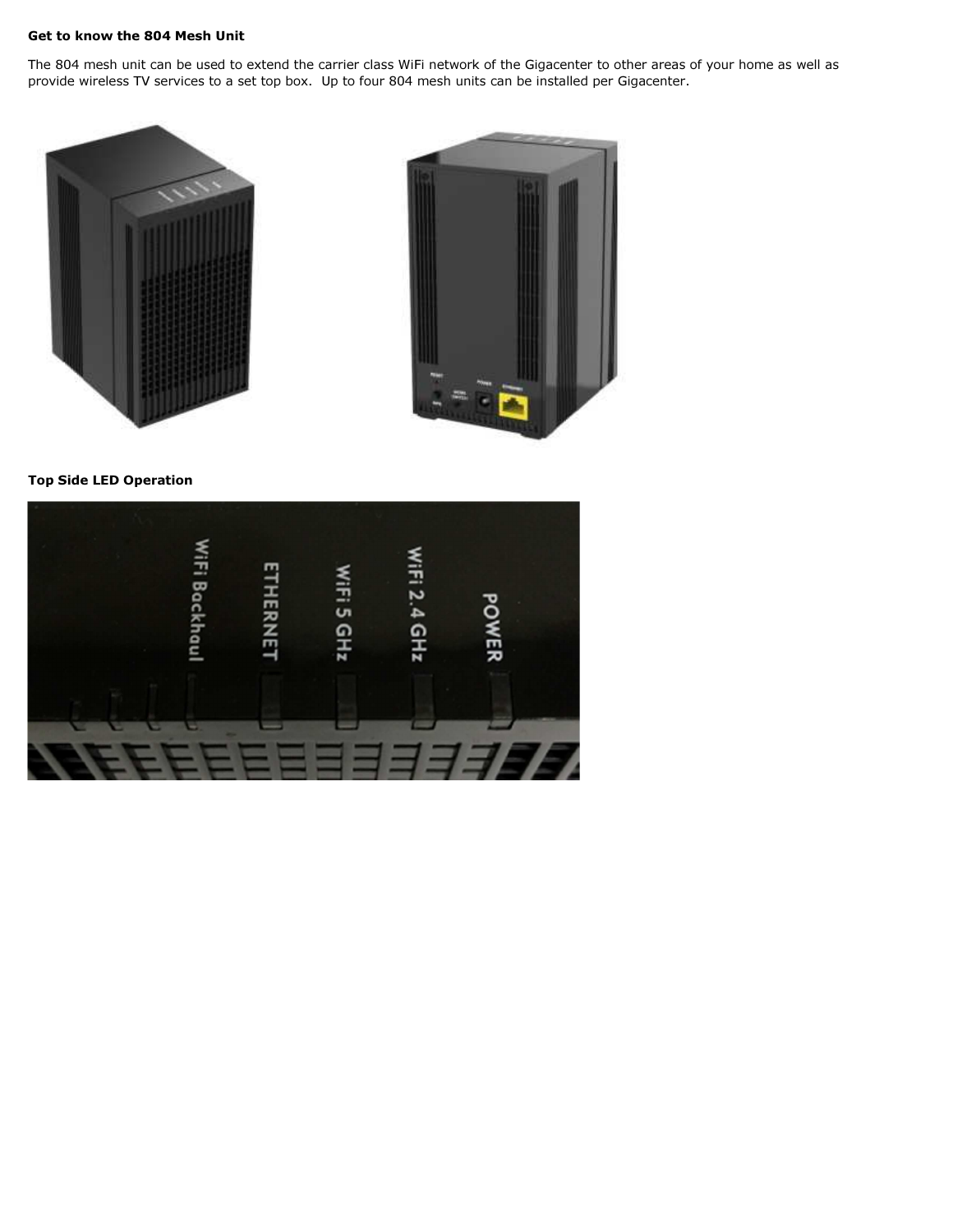The following table details common LED states during boot-up and/or operation.

| <b>LED Name</b> | <b>Behavior</b>       | <b>Default Condition</b>                                               |
|-----------------|-----------------------|------------------------------------------------------------------------|
|                 | Off                   | Service Gateway is powered off                                         |
|                 | <b>Flashing Green</b> | Service Gateway is booting up. Flashing green has a<br>50% duty cycle. |
| Power           | Flashing Red          | Power On Self Test (POST) in progress. (50% duty<br>cycle.)            |
|                 | Solid Green           | Service gateway is powered on, POST completed<br>successfully          |
|                 | Solid Red             | POST has failed to complete or 804Mesh has mal-<br>functioned.         |
|                 | Flashing Amber        | Performing firmware upgrade (50% duty cycle).                          |

| <b>LED Name</b>             | <b>Behavior</b> | <b>Default Condition</b>                     |  |
|-----------------------------|-----------------|----------------------------------------------|--|
| Wi-Fi (2.4 GHz or 5<br>GHz) | Off             | Radios are off and not functional            |  |
|                             | Flashing Green  | Service Activity is present, passing traffic |  |
|                             | Solid Green     | Radios are up and functional.                |  |

| <b>LED Name</b> | Behavior       | <b>Default Condition</b>                                                                                                                                                                                |
|-----------------|----------------|---------------------------------------------------------------------------------------------------------------------------------------------------------------------------------------------------------|
| Ethernet        | Off            | The device is not powered, no cable or no powered<br>devices connected to the associated port.                                                                                                          |
|                 | Flashing Green | Activity seen from devices associated with the port<br>(traffic only in the inbound direction on the associated<br>port). The flickering of the light should be<br>synchronized to actual data traffic. |
|                 | Solid Green    | Powered device connected to the associated port<br>(includes devices with wake-on-LAN capability where<br>a slight voltage is supplied to an Ethernet connection.                                       |

| <b>LED Name</b> | <b>Behavior</b>     | <b>Default Condition</b>                                                                      |  |
|-----------------|---------------------|-----------------------------------------------------------------------------------------------|--|
|                 | Off                 | Broadband interface is powered off or backhaul signal<br>not detected.                        |  |
| WiFi Backhaul   | Solid Green         | When backhaul signal is Active and if Link has been<br>established (paired) with the gateway. |  |
|                 | Flashing Green      | A backhaul signal is detected and is attempting to<br>sync (50% duty cycle).                  |  |
|                 | Red                 | WPS pairing has failed.                                                                       |  |
|                 | <b>Flashing Red</b> | A Session Overlap has occurred.                                                               |  |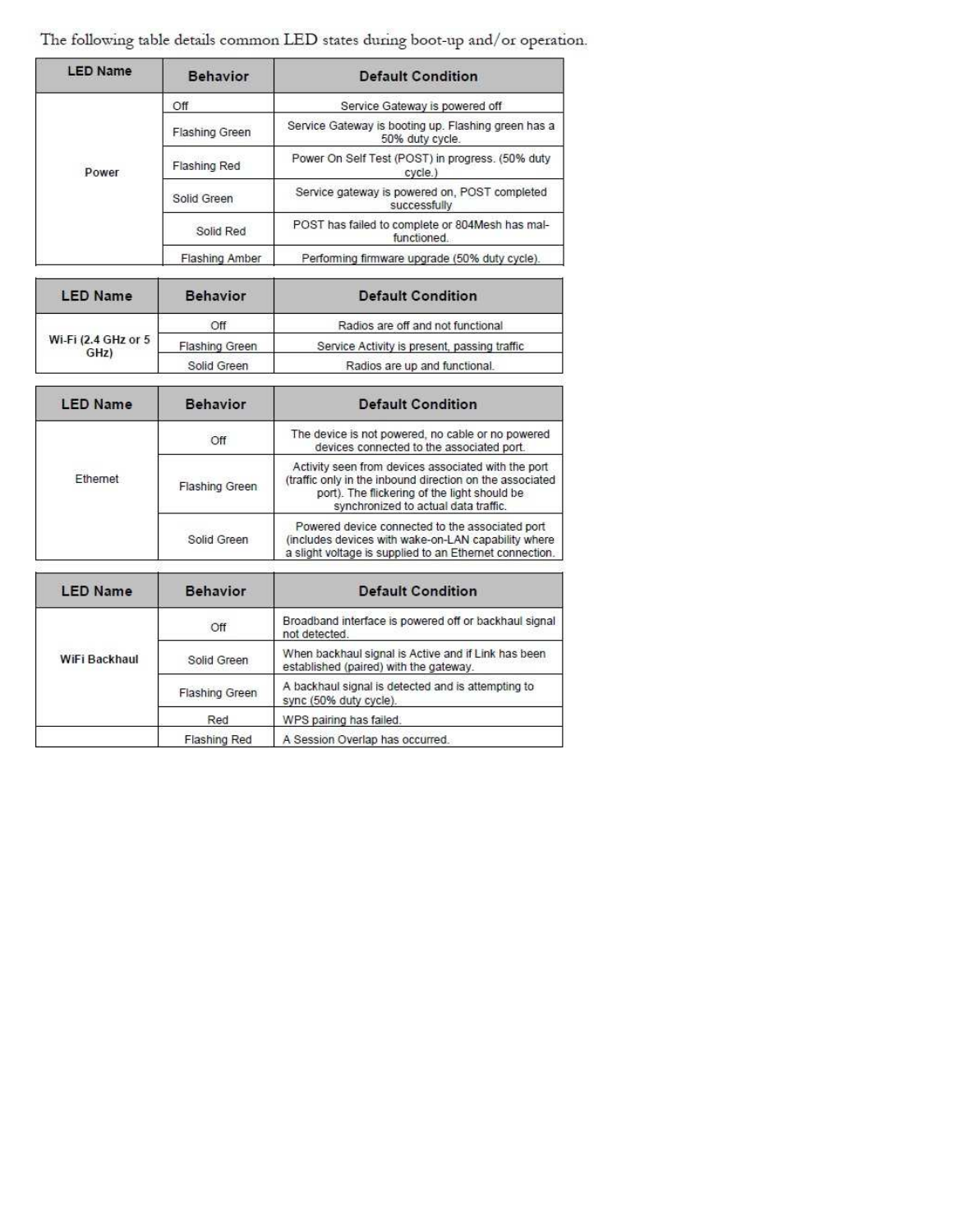Backhaul signal strength can be monitored via the bank of four LED's located on top of the 804Mesh. These lights display the relative signal strength of the 804Mesh in the network.

The table below explains possible LED states as it pertains to RSSI.

| <b>LED Display</b> | <b>Description</b>               | Comment<br>The 804Mesh is too close to the<br>GigaCenter.                                             |  |
|--------------------|----------------------------------|-------------------------------------------------------------------------------------------------------|--|
|                    | RSSI > -50 dBm                   |                                                                                                       |  |
|                    | $-50$ dBm $>=$ RSSI $>=$ -60 dBm | The distance between the 804<br>Mesh and the GigaCenter is<br>optimal.                                |  |
|                    | $-60$ dBm > RSSI >= $-70$ dBm    | The distance between the<br>804Mesh and the GigaCenter is<br>optimal.                                 |  |
|                    | -70 Dbm > RSSI >= -80 dBm        | The distance between the<br>804Mesh and the host device<br>(GigaCenter) provides adequate<br>results. |  |
|                    | $RSSI < -80$ dBm                 | The 804Mesh is too far from the<br>GigaCenter.                                                        |  |

Rear Ports



Reset Button= Under no circumstances should you insert anything into the reset button hole. This will result in a failure of services.

WPS Button= Used for pairing the 804 unit to the Gigacenter. See pairing above in the Gigacenter section.

Power Connector= This is where the power cord plugs into the unit.

Ethernet Port= This is where an Ethernet cable for either a set top box for TV services connects to or for an Ethernet cable for "hardline" feeding internet to the device instead of the wireless backhaul.